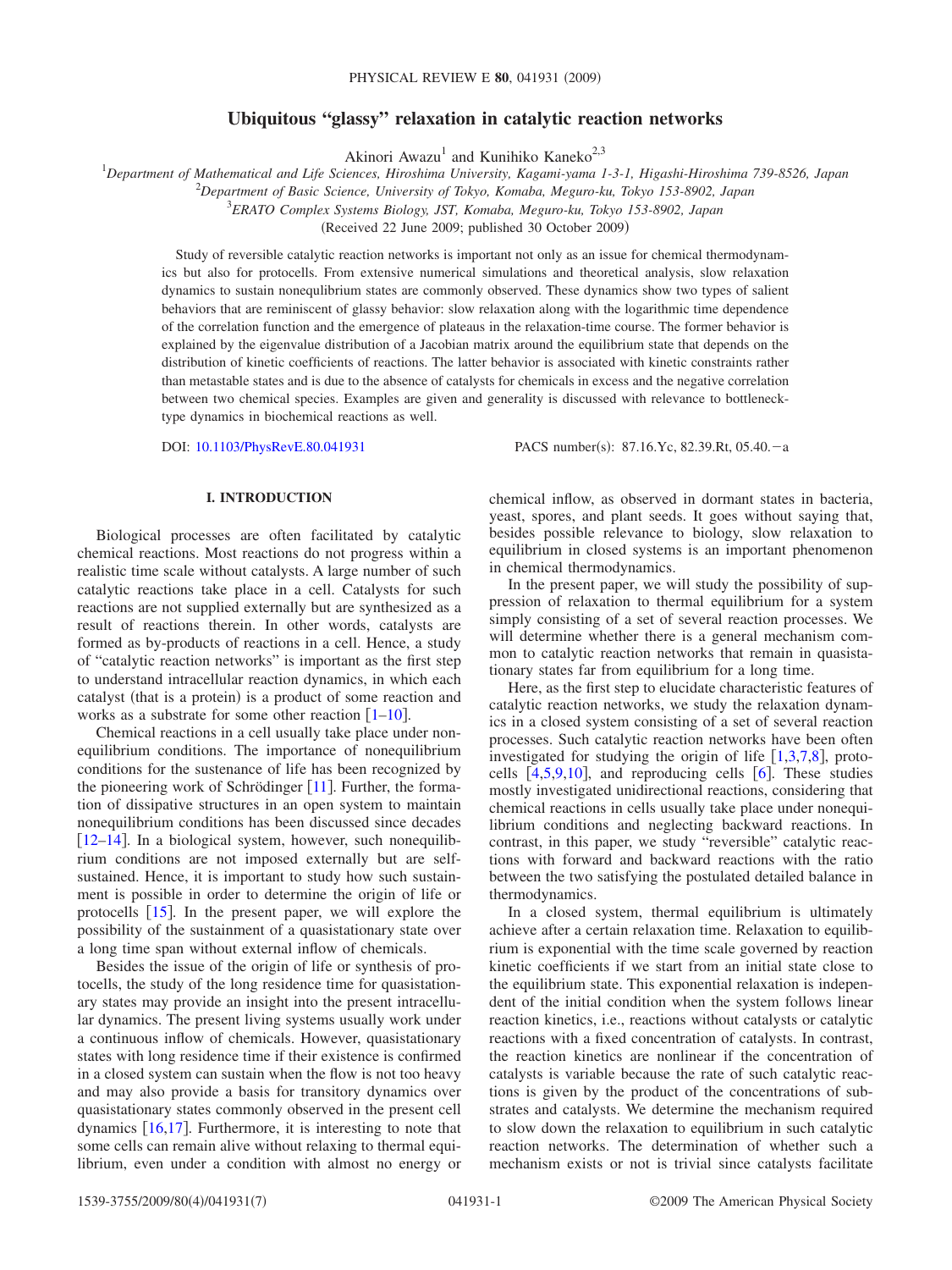both forward and backward reactions equally, and there is no *a priori* reason why catalytic reaction networks may introduce such slow relaxation dynamics with itinerancy over quasistationary states.

The present paper is organized as follows. In Sec.  $II$ , we introduce a model of reversible catalytic reaction networks with reaction rates satisfying the detailed balance condition. The rate equations are given by a set of nonlinear differential equations with a unique stable fixed point corresponding to the equilibrium point. The study of the dynamics of relaxation to equilibrium is described in Sec. [III.](#page-1-1) When the temperature is low or the energy variance among chemicals is sufficiently large, two salient features are ubiquitously observed: slow relaxation with dependence and the existence of plateaus in relaxation courses, i.e., quasistationary states. Relaxation is generally suppressed in these quasistationary states. Thus, the two features expected for intracellular reaction dynamics—the suppression of relaxation to equilibrium and the existence of quasi-stationary states—are shown. A study of a variety of randomly selected catalytic reaction networks revealed that these two features are ubiquitous. The origin of the two features are also analyzed. First, by estimating the distribution of the smallest eigenvalue of the Jacobian matrix for relaxation, the  $log(t)$  relaxation is explained. In Sec. [IV,](#page-4-0) the origin of the plateaus in the relaxation time courses is elucidated. At each plateau of the relaxation time courses, local equilibrium within a group of chemicals is achieved; however, it is not possible to achieve equilibration among groups when there is a negative correlation between the abundances of substrates and the amount of catalysts that are responsible for the equilibration between intergroup chemicals. This negative correlation is explained by considering simple networks with few chemicals. Such negative correlation is generally observed in a network with a large number of chemicals. The dependence of such states on the initial condition observed in the course of relaxation is also explained. Summary and discussion are given in Sec. V, where the possible relationship between the glassy behavior and kinetic constraints as well as the relevance to intracellular dynamics is discussed.

## <span id="page-1-0"></span>**II. MODEL OF REVERSIBLE CATALYTIC REACTION NETWORKS**

We consider a network of reactions consisting of *M* chemical components  $(X_i, i=0, \ldots, M-1)$ , each of which is catalyzed by one of the *M* components. The transformation between chemicals  $X_i$  and  $X_j$  is catalyzed by  $X_c(i, j)$ , i.e.,

$$
X_i + X_c \underset{k_{j,i}}{\underset{k}{\rightleftharpoons}} X_j + X_c. \tag{1}
$$

<span id="page-1-2"></span>The reaction network consists of the above-mentioned reactions, with the total number of reactions  $G \geq M$ . We assume that all chemical species are connected to each other through these reactions. The system is closed, without the inflow of chemicals or energy from outside. Note that the number of molecules, accordingly  $\Sigma_i x_i \equiv S$ , is conserved because of the above-mentioned reactions, where  $x_i$  is the concentration of each chemical species *i*.

For relaxation to thermal equilibrium to take place, the ratio of forward reactions to backward reactions is set such that it satisfies the detailed balance condition. Let  $E_i$  denote the energy of each molecular species. The balance condition is satisfied by setting the ratio of forward reactions  $(k_{i,j})$  to backward reactions  $(k_{j,i})$  in Eq. ([1](#page-1-2)) to  $k_{i,j}/k_{j,i} = \exp[-\beta(E_j)]$  $-E_i$ ), where  $\beta$  is the inverse temperature. As a result, the equilibrium concentration  $x_i^{eq}$  satisfies  $x_i^{eq} = s \exp(-\beta E_i)$ , with  $s = S[\Sigma_l \exp(-\beta E_l)]^{-1}.$ 

Here, we consider the continuum description so that the dynamics of concentration changes can be given by the rate equation

$$
\dot{x}_i = \sum_{j,c} W(i,j;c)x_c(k_{j,i}x_j - k_{i,j}x_i),
$$
\n(2)

<span id="page-1-3"></span> $\text{with } k_{i,j} = \min\{1, \exp[-\beta(E_j - E_i)]\} \text{ and } W(i,j;c) = W(j,i;c)$  $= 1$  $= 1$  if there is a reaction path, as in Eq. (1), and 0 otherwise. [Note that we can adopt other forms of  $k_{i,j}$  satisfying the detailed balance condition, say *ki*,*j*=exp−*Ej*-. However, the overall qualitative behaviors—the  $log(t)$  relaxation and the existence of plateaus—do not change with this choice.] Note that Eq. ([2](#page-1-3)) has a unique stable fixed point attractor  $x_i^{eq}$  without any metastable states. In the following examples, we assume a uniform distribution of energy  $E_i$ , given by  $\frac{i}{M}\varepsilon$  ( $\varepsilon$ is a constant). Qualitatively identical behaviors are generally observed when the energy distribution has a finite variance without a long tail, say, a Gaussian distribution with the variance  $\varepsilon^2$ . (For log-normal or power-law distributions of energy, the relaxation behavior is different.)

To be specific, we generate  $W(i, j; c)$  as follows. First, we randomly select G pairs of numbers (chemical species), *i* and *j*  $(i \neq j)$ . For each pair of  $(i, j)$ , we randomly select a number *c*, a catalyst for *i* and *j*, satisfying  $c \neq i$  and  $c \neq j$ , and set  $W(i, j; c) = 1$  and  $W(j, i; c) = 1$ . Otherwise, we set  $W(i, j; c)$ and  $W(j, i; c)$  to 0. Finally, we determine if all chemicals are involved in these *G* reactions. The average number of paths for each chemical is given by *K*= 2*G*/*M*.

In the following, we set *S*=*M*. As an example of a typical relaxation course, we set the initial concentration of all chemicals assuming equal distribution, i.e., the hightemperature limit (corresponding to  $\beta = 0$ ), and study the evolution for a given  $\beta$ .

#### **III. RESULTS**

#### **A. Ubiquitous slow relaxation**

<span id="page-1-1"></span>Figure [1](#page-2-0) shows examples of relaxation time courses for four sets of networks  $(M=24, S=24, K=8)$ , where the deviation from the equilibrium concentration is given by  $C(t)$  $=\sum_{i} [x_i(t) - x_i^{eq}][x_i(0) - x_i^{eq}] \} / \sum_{i} [x_i(0) - x_i^{eq}]^2$ . The relaxation time courses exhibit two types of salient behaviors when  $\beta$  is sufficiently larger than  $\beta_c \sim 3/\varepsilon$ , which is the inverse of the average difference between energy levels. First, there exists overall  $log(t)$  relaxation, in contrast to exponential relaxation for a small  $\beta$ .

Second, there are several plateaus in the relaxation time courses. The logarithmic relaxation is generally observed at a large  $\beta$ , independent of networks or  $K$ , when the distribution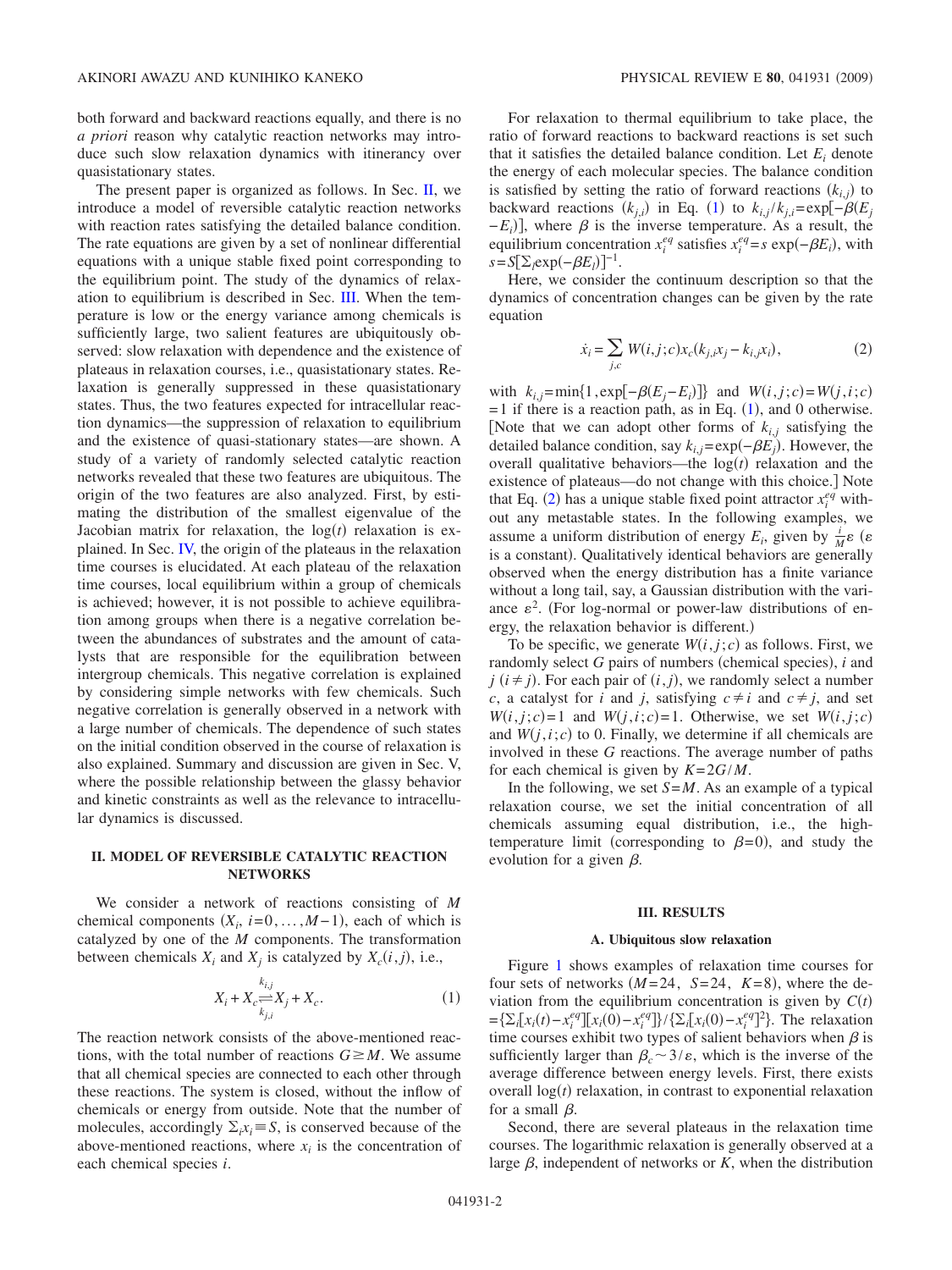<span id="page-2-0"></span>

FIG. 1. (Color online) Relaxation time course for four sets of networks  $(M=24, S=24, K=8)$  for several  $\beta$ .

of energy *Ei* is Gaussian or homogeneous within an interval. However, if the rate constant  $k_i$ , instead of the energy  $E_i$ , follows a Gaussian distribution, the relaxation is considerably faster. The existence of plateaus is generally found to be independent of networks, while the number of plateaus depends on the network [Fig.  $1(b)$  $1(b)$ ], generally decreasing as *K* increases.

The integrated relaxation time  $\tau = \langle \int_0^\infty |C(t)| dt \rangle$  is plotted as a function of  $\beta$  for several *M* and *K* in Fig. [2,](#page-2-1) where  $\langle \cdots \rangle$ indicates the average over networks for a given *M* and *K* [[18](#page-6-4)]. For the small  $\beta$  regime in which  $C(t)$  decays exponentially,  $\tau$  follows  $\exp(\beta/\beta_c)$ . It is the inverse of the average reaction rate to increase the energy that gives the order of the relaxation time. Note that, by linearizing the relaxation dynamics to equilibrium (as discussed later) and by replacing the energy difference between chemicals by the average  $\varepsilon/3$ , we get  $\tau \propto \exp(\beta \varepsilon/3)$  by suitable approximations. For a large  $\beta$  exhibiting log(*t*) relaxation,  $\tau$  follows exp( $R\beta\varepsilon$ ) with *R* approaching a large constant value with an increase in  $\beta$ .  $R$ increases with the an increase (a decrease) in  $M(K)$ .

The  $log(t)$  relaxation along with plateaus is often observed in glass theory and experiments  $[23,31]$  $[23,31]$  $[23,31]$  $[23,31]$ . In the present case, these relaxation characteristics are partially explained by roughly estimating the eigenvalue distribution by linear stability analysis. Let the deviation from the equilibrium concentration be given by  $x_i(t) = x_i^{eq} + \delta x_i(t)$ , where the equilibrium concentration  $x_i^{eq} = s \exp(-\beta E_i)$  is the fixed point solution of Eq.  $(2)$  $(2)$  $(2)$ . By linearizing Eq.  $(2)$  with respect to  $\delta x_i(t)$  (*i*=1,...,*M*), we get

$$
\delta \dot{\mathbf{x}}(\mathbf{t}) = \mathbf{J} \, \delta \mathbf{x}(\mathbf{t}),\tag{3}
$$

with the Jacobian matrix **J** directly computed. For a large  $\beta$ , *J<sub>i,j</sub>* for *i* > *j*, given by *W*(*i*, *j*;*c*<sup>*'*</sup>) $e^{i}e^{-\beta(E_i-E_j)}$ , is considerably smaller than that for  $i < j$ ,  $W(i, j; c'')x_{c'}^{eq}$ . If the former terms are neglected, **J** is a triangular matrix such that the eigenvalues  $\lambda_i$  of **J** are given by the diagonal elements

<span id="page-2-1"></span>

FIG. 2. (Color online) Relaxation time as a function of  $\beta$  for the sample reaction networks shown in Fig. [1.](#page-2-0)

$$
J_{i,i} = -\sum_{i > j} W(i,j;c') x_{c'}^{eq} - \sum_{i < j} W(i,j;c'') x_{c'}^{eq} e^{\beta (E_i - E_j)}.
$$
 (4)

Here,  $J_{i,i}$  is found to approach  $-\max_j \{W(i,j;c')e^{-\beta E_c}\}\)$  as  $\beta \rightarrow \infty$ . If *K* is not considerably larger than *M*, the maximum value of  $W(i, j; c')$ exp $(-\beta E_{c'})$  for each *i* is different. Then, the distribution of  $J_{i,i}$  for a large  $\beta$  is expected to follow  $\exp(-\beta \frac{k}{M}\varepsilon)$  for  $k=0,\ldots,M-1$ , which the distribution of  $\lambda_i$ for a large  $\beta$  (apart from the null eigenvalue  $\lambda_0=0$  corresponding to the equilibrium distribution). In fact, the numerical diagonalization of the Jacobian matrix supports this estimate of the eigenvalue distribution. By using this linear approximation and the correspondence of the eigenvalue with exp $(−βE)$ ,  $C(t)$  is approximated by

$$
C(t) \sim \int_0^{\varepsilon} D(E)a(E) \exp(-e^{-\beta E}t) dE, \tag{5}
$$

where the distribution of energy is denoted by  $D(E)$ , which is roughly homogeneous, and the fractions of the eigenmodes  $a(E)$  are considered under the initial condition, which are almost equal. Hence,  $D(E)$  and  $a(E)$  are roughly constant. [When there is no singular dependence of  $D(E)$  and  $a(E)$  on  $E$  (such as the power-law dependence), the estimate given below is valid.] By setting  $u = \exp(-\beta E)t$ , the integral is calculated as

$$
C(t) \sim \frac{1}{\beta} \int_{te^{-\beta \varepsilon}}^{t} \frac{1}{u} e^{-u} du
$$
  
=  $\left(\varepsilon - \frac{1}{\beta} \log t\right) e^{-te^{-\beta \varepsilon}} + \frac{e^{-t}}{\beta} g(t) + \frac{e^{-\beta \varepsilon}}{\beta} h(t, \beta).$  (6)

Here, the divergence of  $g(t)$  and  $h(t, \beta)$  as  $t \rightarrow \infty$  and  $\beta \varepsilon \rightarrow \infty$  is considerably slower than the exponential. By considering a large  $\beta$  such that  $e^{-\beta \varepsilon} \to 0$ ,

$$
C(t) \sim \varepsilon - \frac{1}{\beta} \log t + \frac{e^{-t}}{\beta} g(t) \tag{7}
$$

is obtained, and log *t* dependence is obtained asymptotically for a large *t*.

Although this estimate is originally asymptotic for a large *t*, here we have used it for the time interval where many eigenvalues contribute to the relaxation time. A linear analysis also explains the existence of plateaus in the relaxation courses. If the ratio of two successive eigenvalues is high, there appears a plateau in the relaxation course. If there is a gap  $\Delta\lambda$  between two neighboring eigenvalues, a plateau in the relaxation course is expected in the time interval  $\frac{1}{\Delta \lambda}$ . For a large  $\beta$ , the gaps between eigenvalues increase such that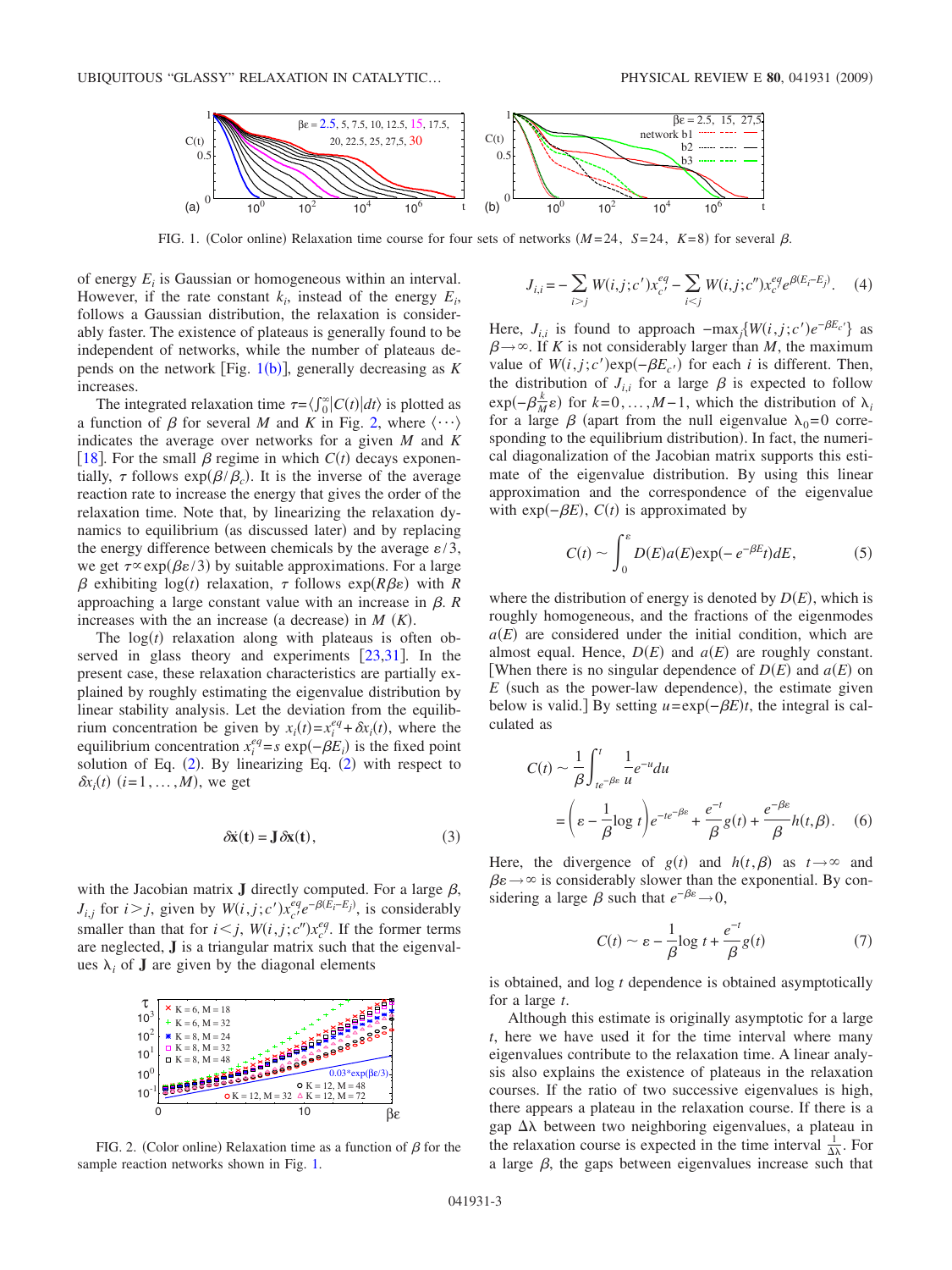the number of plateaus increases to (number of individual eigenvalues $-1$ ) as obtained from the linear analysis.

Of course, the linear analysis is not sufficient to understand the complete relaxation process. In fact, simulation results for many sample networks show the following characteristics. (i) The number of plateaus observed during the transient process is considerably smaller than the number of eigenvalues. (ii) The number of plateaus and the corresponding time strongly depend on the reaction network structure even though they have asymptotically identical eigenvalues for  $\beta \rightarrow \infty$ . These network-structure-dependent relaxation characteristics and the number of plateaus are not directly obtained from the linear analysis. Here, we present a heuristic argument for the origin of plateaus.

## **B. Origin of plateaus: Negative correlation between substrate and its catalyst**

To examine the nature of each plateau, we have computed  $x_i^{dev}(t) = x_i(t)/x_i^{eq}$  for all chemicals. At each plateau, there are several "cluster(s)" of elements. A cluster here is defined as elements in which  $x_i^{dev}(t)$  takes almost the same value without directly depending on their proximity in the network. Recall that the spatial inhomogeneity of concentrations is not considered in our study, and the cluster here does not include any spatial information.) Within each cluster, chemicals are in local equilibrium through mutual reactions, whereas no equilibrium is achieved among the elements outside the clusters. This suppression of equilibration occurs when the concentrations of catalytic components responsible for reactions for such equilibration are low.

Consider a chemical with  $x_i^{dev}$  larger than that in other clusters. If the concentration of the catalyst $(s)$  necessary to equilibrate the abundant chemical *i* is small, the equilibration process is suppressed. The negative correlation in the abundances between the excess chemical and its catalyst, thus, suppresses relaxation to equilibrium.

We confirm this mechanism by considering a network with few chemicals, as shown in Figs. [3](#page-3-0) and [4,](#page-4-1) in which besides *C*(*t*), the time course of  $x_i^{dev}(t) = x_i(t)/x_i^{eq}$  is also plotted. In networks I and II, shown in Fig.  $3(b)$  $3(b)$ , consisting of five chemicals  $(S=5)$ , the component  $X_0$  (with the lowest *E*) is transformed to all other components. For a large  $\beta$ , because  $E_0$  is minimum, chemicals  $i \ge 1$  flow into  $X_0$  under the initial condition with  $\beta = 0$ , having  $x_i^{dev}(0) > 1$  for  $i \ge 1$  for a large  $\beta$ . For both the networks, the asymptotic eigenvalues of **J** are exp( $-\beta E_1$ ), exp( $-\beta E_2$ ), exp( $-\beta E_4$ ), and 0 ( $E_i = \frac{i}{4} \varepsilon$ ) as  $\beta$ increases. As shown in Fig.  $3(a)$  $3(a)$ , however, the number of plateaus appearing in the relaxation courses are different for the two networks.

In network I, the first plateau consists of a localequilibrium cluster of  $X_0$ ,  $X_2$ , and  $X_4$ ;  $X_3$  joins the cluster at the second plateau, as shown in Fig.  $3(c)$  $3(c)$ . The suppression of the equilibration of  $X_1$  is explained as follows. The relaxation  $(i.e., decrease)$  of  $X_1$   $(X_4)$  is catalyzed by  $X_4$   $(X_1)$ . If the amount of one of the species  $X_1$  or  $X_4$  decreases rapidly, the relaxation of the other is suppressed. Because  $x_1^{eq}$  is greater than  $x_4^{eq}$ ,  $X_4$  relaxes rapidly such that the relaxation of  $X_1$  is suppressed. The negative correlation between the abun-

<span id="page-3-0"></span>

FIG. 3. (Color online) (a) Time course of  $C(t)$  for two sample networks, I and II, given in (b), with  $S=5$  and  $\beta=16/\epsilon$ . In (b), the chemicals attached to the arrows showing reactions indicate the catalysts. Time courses of  $x_i^{dev}(t)$  of (c) network I and (d) network II corresponding to (a). In (a), (c), and (d), all chemicals have equal number initially (i.e.,  $\beta = 0$ ). (e) Time courses of  $x_i^{dev}(t)$  of network I from the initial condition  $x_i = 1$  for  $i = 0, 2, 3, x_1 = 0.4$ , and  $x_4 = 1.6$ .

dances of  $X_1$  and its catalyst  $X_4$  hinders the relaxation of  $X_1$ . Since the relaxation of  $X_2$  and  $X_4$  is catalyzed by  $X_1$ , they equilibrate with  $X_0$ . Thus, a local-equilibrium cluster consisting of  $X_0$ ,  $X_2$ , and  $X_4$  is formed, as shown by the agreement between  $x_i^{dev}$  for  $i=0, 2, 4$  at  $t \sim 10^2$  in Fig. [3](#page-3-0)(c). Later, at *t*  $\sim$  10<sup>4</sup>,  $X_3$ , which is catalyzed by  $X_2$ , joins the cluster and is more abundant than  $X_4$ , the catalyst of  $X_1$ .

In network II, on the other hand, the relaxation of  $X_1$  is not suppressed since its catalyst  $X_2$  relaxes slowly because its catalyst  $X_4$  relaxes faster as it is catalyzed by a large amount oft  $X_1$ . A negative correlation does not exist between  $X_1$  and its catalyst but exists between  $X_2$  and its catalyst  $X_4$ . Thus, the local equilibrium among  $X_0$ ,  $X_1$ ,  $X_3$ , and  $X_4$  is realized to produce only one plateau at  $t \sim 10^2$ . The negative correlation between  $X_2$  and  $X_4$  suppresses the relaxation of  $X_2$  since  $X_4$  is less abundant than  $X_2$ . Recall that the eigenvalues of the Jacobian matrix are asymptotically identical for networks I and II. Hence, the existence of plateaus depends on the detailed network structure besides the eigenvalues.

As expected from the above-mentioned argument, the types of plateaus that appear in the relaxation courses may also depend on the initial condition because the reactions that are suppressed depend on the catalysts that are used up first. Figure  $3(e)$  $3(e)$  shows the relaxation process of network I from the initial condition with  $x_4 = 4x_1$ . In this case, due to the abundance of  $X_4$ , the relaxation of  $X_1$  is no longer suppressed, in contrast to the case of Fig.  $3(c)$  $3(c)$ . Instead, the negative correlation between  $X_4$  and  $X_1$  leads to the suppression of the relaxation of  $X_4$ , which, however, is not so significant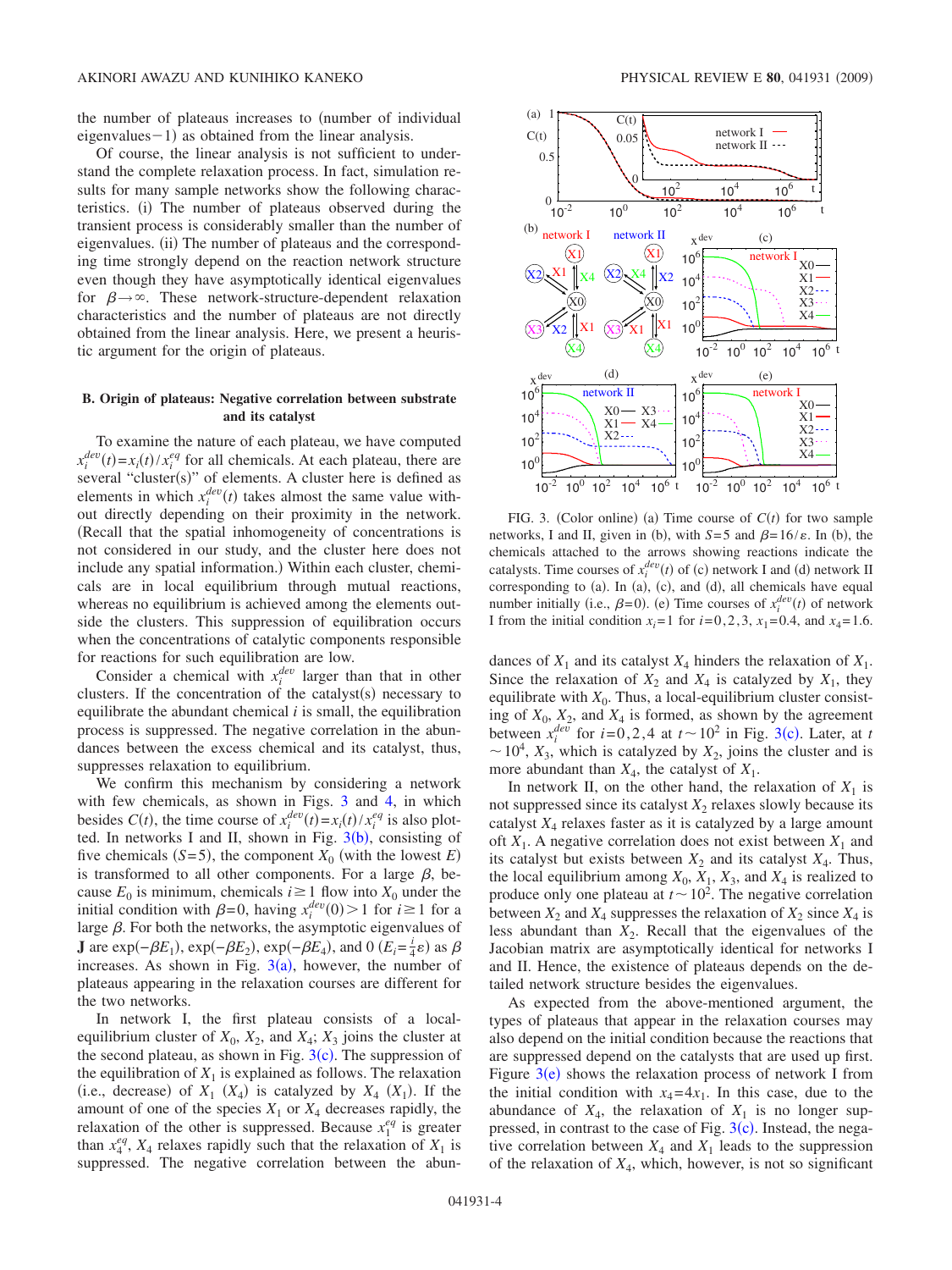<span id="page-4-1"></span>

FIG. 4. (Color) (a) Reaction network with  $M=12$  and  $K=4$  ( $S=12$ ), where the color of each arrow indicates the catalyst for the reaction, (b) "major relaxation" for each chemical (see text), (c) "major relaxation" path for  $\{X_3, X_6\}$  and  $\{X_5, X_7\}$  clusters (see text), (d) time course of  $C(t)$  for network, and (e) time courses of  $x_i^{dev}(t)$  for  $\beta = 20/\varepsilon$ .

since the equilibrium concentration of  $X_1$  is considerably larger than that of  $X_4$ . Hence, the relaxation time of  $X_4$  is the longest among the chemicals, but it is considerably shorter than the equilibration time shown in Fig.  $3(c)$  $3(c)$ .

In general, the number of plateaus and components of each cluster depend not only on the network structure but also on the initial condition. From the abovementioned argument, we can predict the formation of a cluster with local equilibrium by detecting a negative correlation between substrates and catalysts on the basis of the network structure and the initial abundance of each chemical.

For complex catalytic reaction networks, the argument is not so simple, but the existence of local equilibrium and the suppression of relaxation by the negative correlation mechanism generally underlie the formation of plateaus. Figure  $4(a)$  $4(a)$  shows a catalytic reaction network with  $M=12$  and K  $=$  [4](#page-4-1) (*S* = 12), Figs. 4(b) and 4(c) show "major" relaxation processes, mentioned below, and Figs.  $4(d)$  $4(d)$  and  $4(e)$  show the time courses of  $C(t)$  and  $x_i^{dev}(t)$  for  $\beta = 20/\varepsilon$ . As shown in Fig.  $4(d)$  $4(d)$ , this network exhibits three plateaus in the relaxation process. At each plateau, chemicals *i*=1,...,*M* are clustered into few groups within which  $x_i^{dev}$  is almost con-stant [Fig. [4](#page-4-1)(e)]. The clusters  $\{X_0, X_4\}$ ,  $\{X_3, X_6\}$ , and  ${X_{10}, X_{11}}$  are formed successively at the first plateau;  $\{X_0, X_3, X_4, X_6\}, \{X_5, X_7\}, \text{ and } \{X_{10}, X_{11}\}, \text{ at the second pla-}$ teau; and  $\{X_0, X_1, \ldots, X_7, X_9\}$  and  $\{X_{10}, X_{11}\}$  at the third plateau.

Each of these plateaus can be explained by determining if the catalyst for the major relaxation process for each  $X_i$  is dominant or not. This major reaction for each *i* is that catalyzed by  $X_k$  with the smallest  $k$  among the reactions  $X_i$  $+X_k \leftrightarrow X_j + X_k$  with  $j \leq i$  (recall that the smaller the index, the smaller is the energy). At the first plateau,  $X_3$  and  $X_4$  have a negative correlation since the major relaxation of  $X_3$  is the reaction catalyzed by  $X_4$  and the reaction of  $X_4$  catalyzed by

 $X_3$  [Fig. [4](#page-4-1)(b)], such that the formation of the cluster  $\{X_0, X_4\}$ suppresses the equilibration between  $X_0$  and  $X_3$ .

At the second plateau, the  $\{X_3, X_6\}$  and  $\{X_5, X_7\}$  clusters have a negative correlation. For the  $\{X_5, X_7\}$  clusters, the reactions  $X_5 + X_6 \rightarrow X_2 + X_6$  and  $X_7 + X_3 \rightarrow X_2 + X_3$  give the major relaxations [see in Fig.  $4(c)$  $4(c)$ ]. On the other hand, the reactions  $X_6 + X_7 \rightarrow X_0 + X_7$  and  $X_3 + X_4 \rightarrow X_0 + X_4$  cause the major relaxation processes for the  $\{X_3, X_6\}$  cluster [Fig. [4](#page-4-1)(c)], but the reaction  $X_3 + X_4 \rightarrow X_0 + X_4$  is suppressed since the amount of its catalyst  $X_4$  has already decreased. In this case, the  $\{X_5, X_7\}$ cluster does not join  $X_2$ , but the  $\{X_3, X_6\}$  and  $\{X_0, X_4\}$  clusters aggregate.

In general, among a variety of chemical components, there exists a negative correlation between the chemicals in excess and the catalysts such that it leads them to equilibrium. Then, the equilibration of chemicals is suppressed, leading to the formation of plateaus in the relaxation course. Then, the entire relaxation process can be described as the successive aggregation of clusters to achieve equilibrium.

### **IV. SUMMARY AND DISCUSSION**

<span id="page-4-0"></span>In the present paper, we have provided an explanation for slow relaxation to equilibrium that is generally observed in catalytic reaction networks and determined the relaxation mechanism. When the temperature of a system is sufficiently lower than  $\varepsilon/3$ , the average difference between energy levels, overall  $log(t)$  relaxation is observed. Several plateaus appear successively through the relaxation course. We have studied a large number of reaction networks and confirmed that these two characteristics are ubiquitously observed when the number of species is not too small. The number and type of plateaus depend on the network and initial condition; generally, several plateaus are observed. These characteristics are ubiquitously observed when the temperature is low or the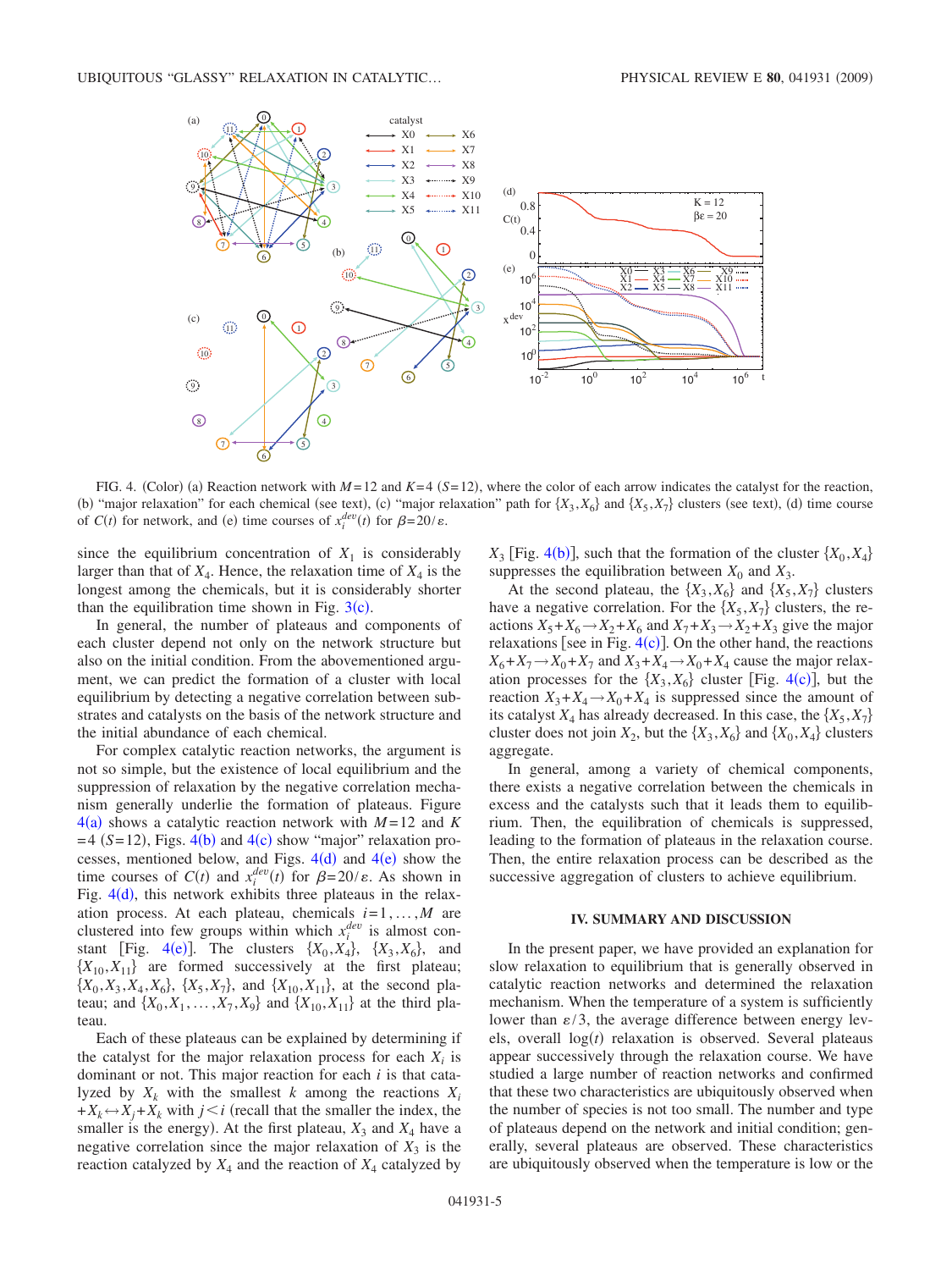energy variance among chemicals is sufficiently large.

We have found a general mechanism for the emergence of plateaus. The plateaus are not metastable states. Rather, they are the result of kinetic constraints and the reaction bottleneck, originating from the formation of local-equilibrium clusters and the suppression of equilibration because of the negative correlation between an excess chemical and its catalyst. The presence of such negative correlation between components depends both on the initial concentration of chemicals and the network structure. Even in randomly selected networks, several sets of chemicals have been found to show a negative correlation when the number of species is not small (say larger than 5). Plateaus can be predicted by detecting such negative correlation. However, a systematic procedure has to be developed in future to predict plateaus.

Possible configurations for local-equilibrium clusters are limited, and thus, the number and ordering of plateaus are restricted. Still, in general, there can be redundancy in such number and ordering, depending on the initial condition, because they are influenced by the catalysts that are used up first. Further, the relaxation is often nonmonotonic; the deviation from equilibrium may increase during the relaxation course. Similar relaxation has also been observed in a Hamiltonian system  $\lceil 19 \rceil$  $\lceil 19 \rceil$  $\lceil 19 \rceil$ .

In the case of biological catalytic reactions, the number of molecules is sometimes not so large and the number of fluctuations has to be considered. We have confirmed the existence of long-term relaxation along with plateaus by carrying out stochastic reaction simulations. In addition, we have also found that the discreteness in the molecule number results in anomalous reaction dynamics with long-time correlations  $[9,10]$  $[9,10]$  $[9,10]$  $[9,10]$  and further suppresses the relaxation in catalytic reaction networks  $\lceil 20 \rceil$  $\lceil 20 \rceil$  $\lceil 20 \rceil$ .

Glass is well known to show resistance to relaxation to equilibrium. In fact, the behaviors reported here are reminiscent of the relaxation in glass. In a class of glass studies, a certain complex free energy landscape structure has been elucidated  $\lceil 21-24 \rceil$  $\lceil 21-24 \rceil$  $\lceil 21-24 \rceil$ . However, such a landscape is not expected in this case, since the catalysts just facilitate reactions, and frustration due to positive and negative interactions as in spin glass  $[25]$  $[25]$  $[25]$  does not exist. In fact, the dynamics have a unique stable fixed point without any metastable states. However, studies have revealed an alternative to such landscape pictures: kinetic mechanisms to suppress relaxation [[26](#page-6-12)[–33](#page-6-13)]. In the theory of glass, kinetically constrained models have attracted considerable attention  $[31-33]$  $[31-33]$  $[31-33]$ , in which relaxation to equilibrium is slowed down due to a kinetic bottleneck because of the limited spatial configuration of molecules.

Kinetic constraints can be included in our model since the absence of certain catalysts restricts the relaxation process. However, we are not concerned with the spatial inhomogeneity of concentrations, and kinetic constraints depend on the network structure. We have shown that in a system with a catalytic reaction network, kinetic constraints generally exist, which lead to slow relaxation to thermal equilibrium. Extension of theoretical frameworks for different types of glasses is necessary in order to incorporate kinetic constraints that depend on the network structure rather than on the spatial configuration.

Here, because of the difference between real space and networks, the present "glassy" behavior does not necessarily require the limit  $M \rightarrow \infty$ . Even if the number of components *M* is small, slow relaxation along with plateaus is observed. The number of plateaus increases and  $log(t)$  relaxation becomes clearer as *M* increases.

Note that the long residence time for quasistationary states, proved here, can be observed even in an open system when the flow of chemicals is not too heavy. Indeed, intracellular reaction dynamics show transitions over several quasistationary states  $[16]$  $[16]$  $[16]$ . During a cell cycle, switching can be observed over a few states, separated by "checkpoints"  $[17,34]$  $[17,34]$  $[17,34]$  $[17,34]$ . In addition, when cells are exposed to novel conditions, they often remain in their original state before switching to a novel state that is adapted to the novel environment [[35](#page-6-15)]. The ubiquity of long residence time for several quasistationary states may help in understanding intracellular reaction dynamics.

Recall that the variance of reaction rates in biochemical reactions is quite large and often reaches several orders of magnitude  $[16,36]$  $[16,36]$  $[16,36]$  $[16,36]$ . Accordingly, even though the temperature is not low, the condition  $\varepsilon \geq 1/\beta$  is often satisfied such that slow relaxation with quasistationary states is possible.

### **ACKNOWLEDGMENTS**

We would like to thank M. Tachikawa, S. Sano, and S. Ishihara for their useful discussions. A.A. was partly supported by a Grant-in Aid for Young Scientist (B) (Grant No. 19740260).

- <span id="page-5-0"></span>[1] M. Eigen and P. Schuster, *The Hypercycle* (Springer, New York, 1979).
- [2] S. A. Kauffman, J. Theor. Biol. 119, 1 (1986).
- <span id="page-5-4"></span>[3] S. A. Kauffman, *The Origin of Order* (Oxford University Press, New York, 1993).
- <span id="page-5-7"></span>[4] K. Kaneko, Adv. Chem. Phys. 130, 543 (2005).
- <span id="page-5-8"></span>[5] K. Kaneko, Phys. Rev. E 68, 031909 (2003).
- <span id="page-5-10"></span>6 C. Furusawa and K. Kaneko, Phys. Rev. Lett. **90**, 088102  $(2003).$
- <span id="page-5-5"></span>7 P. F. Stadler, W. Fontana, and J. H. Miller, Physica D **63**, 378

 $(1993).$ 

- <span id="page-5-6"></span>[8] D. Segre, D. Ben-Eli, and D. Lancet, Proc. Natl. Acad. Sci. U.S.A. 97, 4112 (2000).
- <span id="page-5-9"></span>[9] A. Awazu and K. Kaneko, Phys. Rev. E **76**, 041915 (2007).
- <span id="page-5-1"></span>[10] A. Awazu, and K. Kaneko, Phys. Rev. E **80**, 010902(R)  $(2009).$
- <span id="page-5-2"></span>11 E. Schrödinger, *What is Life?* Cambridge University Press, Cambridge, England, 1944).
- <span id="page-5-3"></span>[12] G. Nicolos and I. Prigogine, *Self-organization in Nonequilib*rium Systems (Wiley & Sons, New York, 1977).